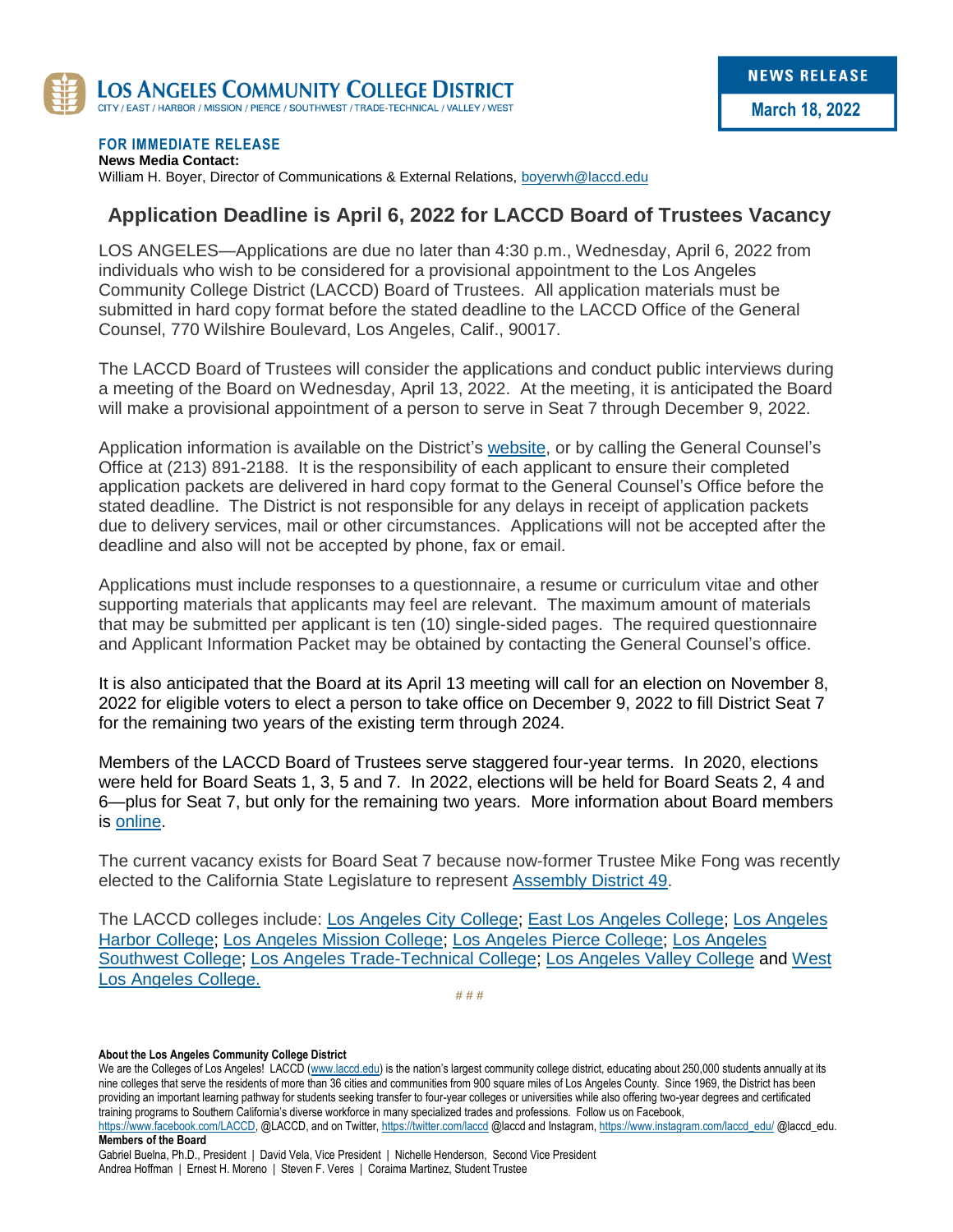

# **LOS ANGELES COMMUNITY COLLEGE DISTRICT TRUSTEE VACANCY ANNOUNCEMENT**

The nine Colleges of the Los Angeles Community College District are managed by a Board of Trustees with seven positions elected District-wide by the electorate, and a Student Trustee elected by the students of the LACCD. A Trustee position has become vacant (Seat No. 7). The remaining Trustees will make a provisional appointment of a qualified person to serve in Seat No. 7 through December 9, 2022. The Board of Trustees will call an election for November 8, 2022, to elect a person to take office on December 9, 2022, and fill the vacancy for the remaining two years of the term.

The Board of Trustees meets approximately twice a month on Wednesdays, often beginning in the morning and continuing into the early evening. Trustees often serve as representatives or participants in events involving the Colleges of the LACCD, including graduations and community events.

The nine (9) Colleges of the LACCD are:

- o Los Angeles City College
- o East Los Angeles College
- o Los Angeles Harbor College
- o Los Angeles Mission College
- o Los Angeles Pierce College
- o Los Angeles Southwest College
- o Los Angeles Trade-Technical College
- o Los Angeles Valley College
- o West Los Angeles College

Applications must include responses to a questionnaire, a resume or curriculum vitae, and other supporting materials the applicant may feel are relevant. The maximum materials that may be submitted by an applicant are ten (10) single-sided pages. The required questionnaire and Applicant Information Packet may be obtained by contacting the LACCD's Office of General Counsel at (213) 891-2188.

## **APPLICATIONS MUST BE RECEIVED NO LATER THAN 4:30 P.M. ON WEDNESDAY, APRIL 6, 2022.**

#### **All applications and materials must be submitted in hard copy to the Los Angeles Community College District, Office of General Counsel, 770 Wilshire Boulevard, Los Angeles, CA 90017.**

The Board of Trustees will consider the applications during a public meeting on Wednesday, April 13, 2022.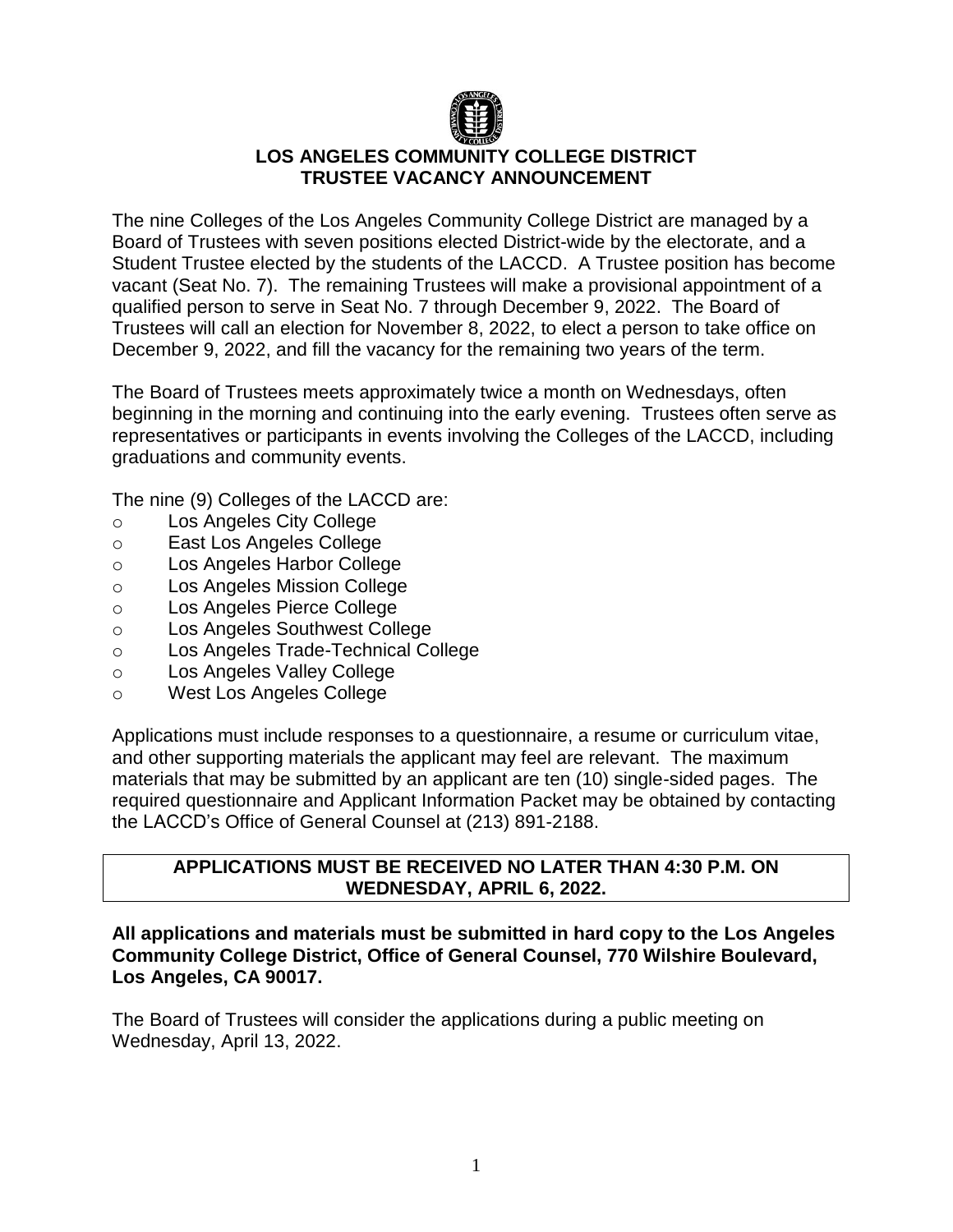**Each applicant is responsible for timely submission. Submissions that are received after the deadline will not be considered. Materials submitted by an applicant in excess of ten (10) pages, or material that is incomplete, may not be considered by the Board of Trustees.** 

The LACCD is a political subdivision of the State of California. A Trustee must be at least 18 years of age, a resident of the LACCD service area, a registered voter, and not disqualified by the California State Constitution or other state laws. A Trustee may not be a current employee of the LACCD or hold a public office that would be incompatible under the provisions of the Government Code. A current employee may not be sworn in as a Trustee unless and until he or she resigns from employment with the LACCD. An applicant for Trustee must make the applicant's own investigation and/or obtain his or her own legal counsel to evaluate any questions regarding eligibility.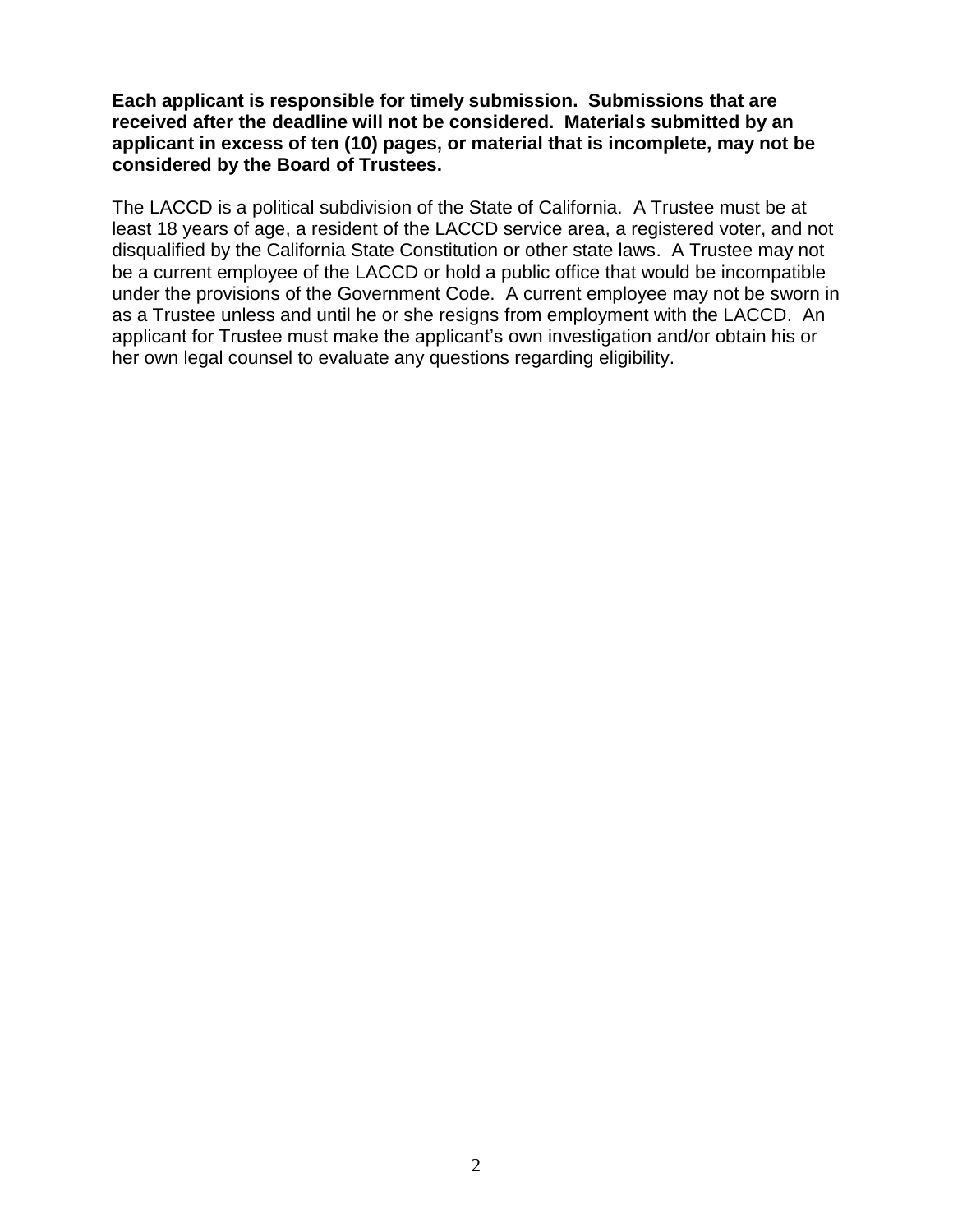

# **LOS ANGELES COMMUNITY COLLEGE DISTRICT TRUSTEE VACANCY APPLICANT INFORMATION PACKET**

The Applicant Information Packet consists of the following attached documents:

- **APPLICATION PROCESS FOR THE POSITION OF TRUSTEE** FOR THE LOS ANGELES COMMUNITY COLLEGE DISTRICT
- QUESTIONNAIRE FOR APPLICANTS FOR THE POSITION OF **TRUSTEE**
- PROCEDURE FOR CONSIDERATION OF APPLICANTS FOR APPOINTMENT AS TRUSTEE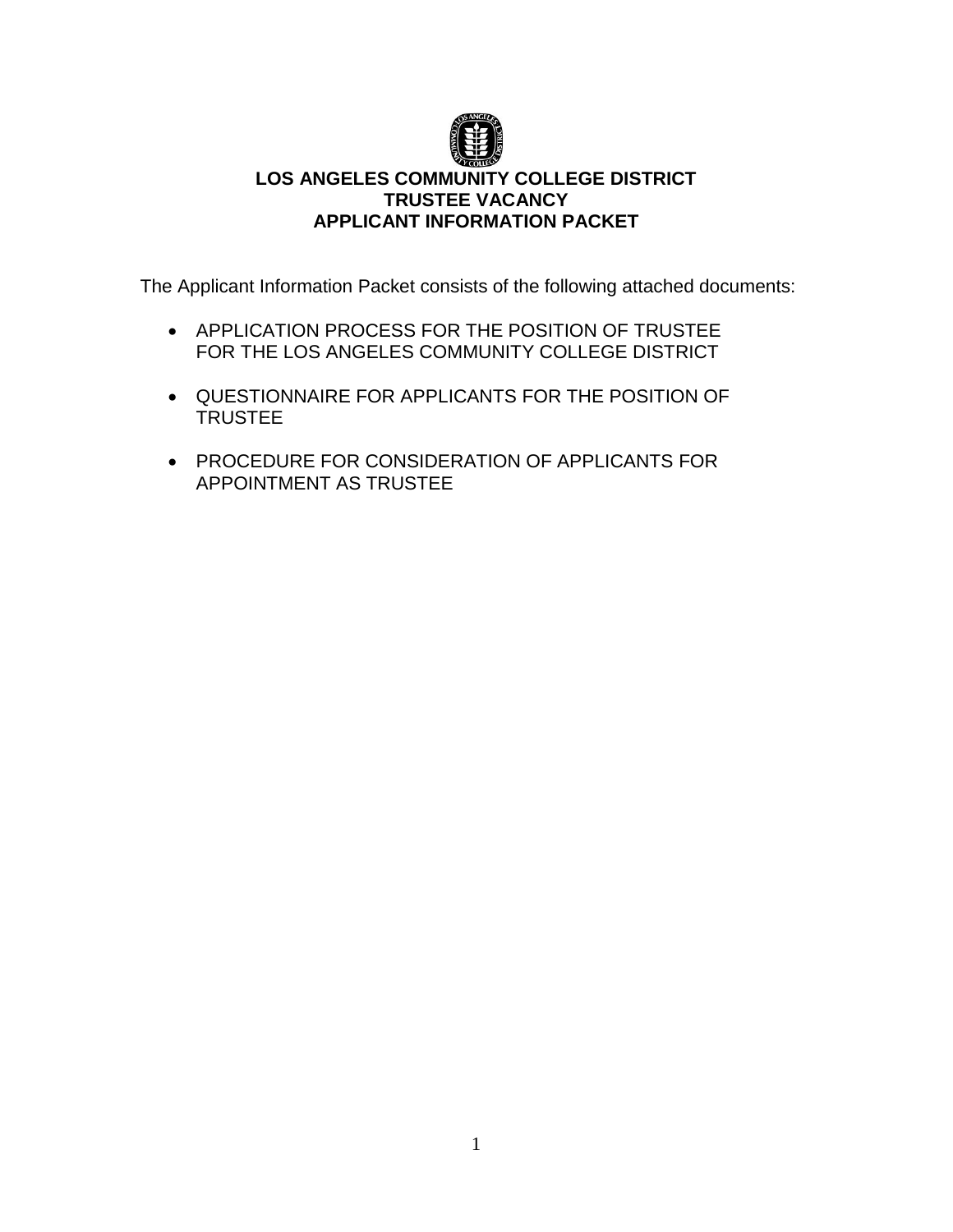#### **APPLICATION PROCESS FOR THE POSITION OF TRUSTEE FOR THE LOS ANGELES COMMUNITY COLLEGE DISTRICT**

- 1. Applicants for appointment to the position of Trustee for the Los Angeles Community College District shall complete the questionnaire. The response to each question should be placed below the applicable question. Responses should be typed and should use a font that is at least as large as a 12-point font in Times New Roman or CG Times. Each page should include the applicant's name.
- 2. This material must be submitted in hard copy to the Los Angeles Community College District, Office of General Counsel, 770 Wilshire Boulevard, Los Angeles, CA 90017.
- 3. In addition to the questionnaire response, applicants must submit a resume or curriculum vitae.
- 4. The maximum amount of material that may be submitted by an applicant is ten (10) pages of material. Materials in excess of ten (10) pages submitted by applicants may not be considered by the Board.
- 5. Other members of the public may submit materials if they wish to address the Board regarding this matter. Members of the public are encouraged to limit letters of endorsement to a single page.
- 6. **Applicant materials are due no later than 4:30 p.m. on Wednesday, April 6, 2022.** Members of the public who wish to submit materials relating to the applicants are encouraged to submit them by the same date in order for the Board of Trustees to have sufficient time to review the submitted materials.
- 7. Applicants are advised that their applications are public documents and available to any member of the public for review. Applicant materials may be reviewed by any member of the public by making an appointment for review during normal business hours with the Office of General Counsel at (213) 891-2188.
- 8. The Board will review the applications and hear presentations (maximum of three minutes) from applicants at a Board meeting on April 13, 2022. An additional special meeting(s) may be called if no candidate is selected during the meeting on April 13, 2022. Public notice will be provided. The time for the meeting(s) has not yet been set, and may be held in the morning or in the afternoon. The meeting(s) will be held at the Educational Services Center, Board Room, located at 770 Wilshire Boulevard, Los Angeles, California 90017. Applicants and other members of the public must obtain parking at their own expense at another location.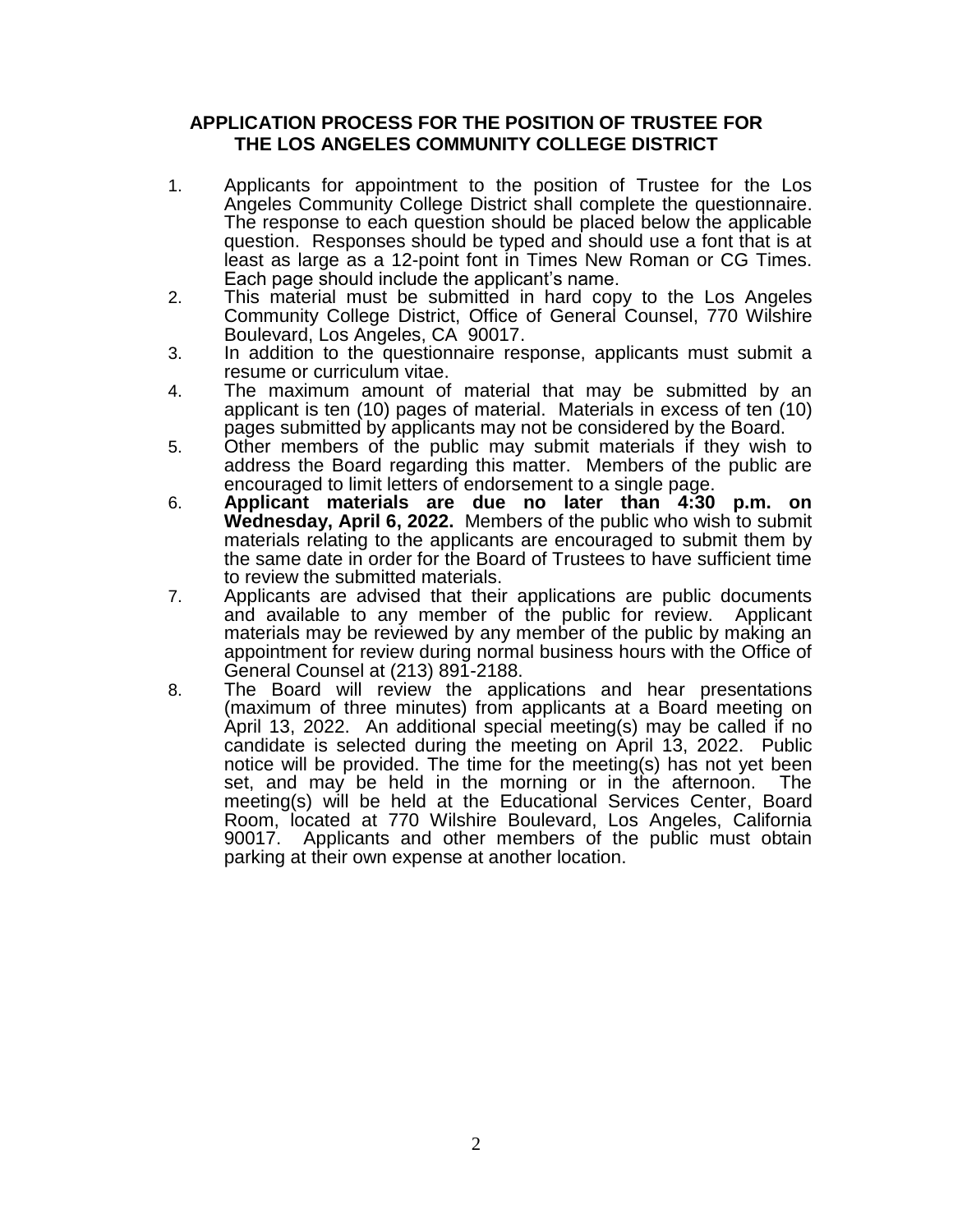## **QUESTIONNAIRE FOR APPLICANTS FOR THE POSITION OF TRUSTEE**

- 1. Please describe your understanding of the role of a Trustee for a community college district, and your interest in this position.
- 2. What in your background prepares you for this position? Please describe other boards, commissions or appointed positions on which you have served. Be specific as to the dates and how those positions have prepared you for this position.
- 3. Describe your experience with issues of diversity and inclusion.
- 4. How would you handle complaints by individual employees or students regarding their individual matters?
- 5. Please give two specific examples of how you have handled situations when you were part of a board or voting body and you had a viewpoint or position that was different from the majority.
- 6. Are there any issues regarding your eligibility to hold this office? If so, please describe them.
- 7. Please describe your two most successful policy activities in any employment or other position in which you have policy level experience. How did you achieve your goals? How did you work with others?
- 8. If we ran your name in an internet search engine or on social media, what would we find?
- 9. Are there any reasons that someone might question your fitness for office? If so, please explain.
- 10. What do you hope to accomplish by serving as a Trustee?